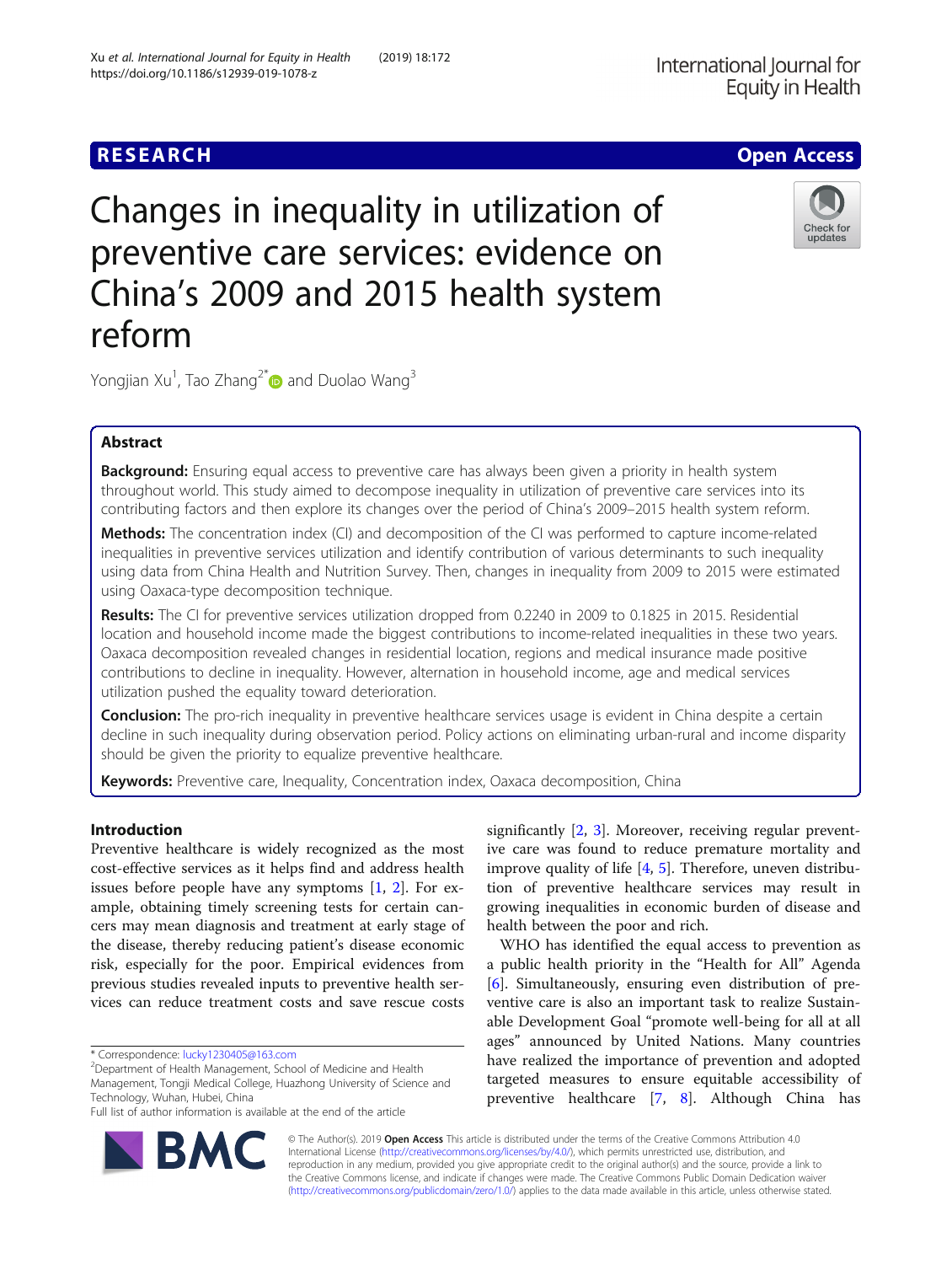witnessed a rapid growth in economy over the past decades, population ageing poses a great challenge for entire society. In 2016, there were 230 million elderly people aged over 60, accounting for 16.7% of the total population, but the proportion of elderly people with chronic diseases was over 65% [[9\]](#page-8-0). Therefore, preventive healthcare is especially important under such circumstances bin China. Indeed, a consensus of the need of shifting focus from disease-oriented to wellness and prevention was reached and "equalization of public health services" has become one of the major health-care policies in China [[10,](#page-8-0) [11\]](#page-8-0). In order to ensure equal access to preventive care, Chinese governments made great efforts since the launching of the new round of healthcare system reform in 2009.

Universal health coverage in China is a nonnegligible accomplishment. Changes in health insurance coverage from approximately 56% in urban areas and around 21% in rural regions in 2003 to almost 95% in 2011 had improved access to medical services as well as preventive care [\[12,](#page-8-0) [13](#page-8-0)]. Additionally, National Essential Public Health Services Package (NEPHSP) was implemented to provide free public health services for urban and rural residents. For instance, vaccination for children aged 0– 6 and health management for patients with chronic dis-eases were provided [[14](#page-8-0)]. Moreover, Chinese government invested a lot to reduce financial barriers in preventive health services delivery. For example, funding subsidy for basic public health service increased from 15 Chinese yuan per capita in 2009 to 55 Chinese yuan per capita in 2018 [\[15](#page-8-0)].

Although these health reforms showed optimistic signs in the preventive health care, the challenges still persist. Unequal access to preventive health care is one of important issues to be identified and addressed. Liu and colleagues observed that there was a disparity between urban and rural in utilization of preventive care services after China's health reform, and that income and education made a major contribution to this disparity [\[16](#page-8-0)]. Also, a study by Huang et al. indicated the level of preventive care usage was low among those who had low income, without a tertiary education and lived in a less affluent region [[10\]](#page-8-0). In additional, a social gap in access to basic preventive care was found to exist before and after the 2009 health reform [[13\]](#page-8-0).

These studies provided some evidence on equalities in preventive health services, but gaps in these literatures need to fill. Firstly, there is scant literature examining socioeconomic-related inequalities in access to preventive healthcare using summary measures such as the concentration index (CI) and horizontal inequity index (HI). Secondly, little is known about changes in inequalities of preventive health services utilization and their associated contributor over the period of China's health system reform. In such context, the present study aims to answer the following two questions: 1) Have inequality in utilization of preventive care services changed during the reform of China's health care system? 2) What were the associated factors contributing to such change?

# **Methods**

#### Data

In order to examine the change in inequality in preventive care usage over period of China's health system reform, the data sets used in this study were from China Health and Nutrition Survey (CHNS) 2009 and 2015. CHNS is an ongoing nationally longitudinal study on nutrition, health insurance coverage, healthcare system, health behavior, social and economic transition in the Chinese society, and surveys began in 1989, with subsequent exams every 2 to 4 years, for a total of 10 rounds between 1989 and 2015 [[10](#page-8-0)]. The survey areas originally covered nine provinces: Liaoning, Heilongjiang, Jiangsu, Shandong, Henan, Hubei, Hunan, Guangxi and Guizhou. In 2011 wave, Beijing, Shanghai and Chongqing were added. In each participating province or autonomous mega-city, a multistage random cluster process was used to select representative households and individuals [[17](#page-8-0)]. All information was collected through face-to-face interviews. Details of the CHNS study protocol were published elsewhere [[18](#page-8-0), [19\]](#page-8-0).

A total of 11,296 and 12,567 individuals participated in the survey in 2009 and 2015, respectively. After excluding data with key variables missing and logic error answers, 8574 in 2009 and 9514 in 2015 respondents were included for this study.

## Outcome variables

Preventive healthcare utilization was measured by asking respondents "During the past 4 weeks, did you receive any preventive health service?". This service in the questionnaire contains health examinations, eye examinations, blood tests, blood-pressure screening, tumor screening, prenatal and postnatal examinations, and any other type of preventative examinations [\[10](#page-8-0), [13](#page-8-0), [16\]](#page-8-0). If the respondent used one of these preventive services, value was given 1. Otherwise the value was 0.

### Independent variables

Following by Andersen's behavioral model [\[20\]](#page-8-0), independent variables selected in the present study were divided into three categories: predisposing, enabling and need determinants. We classified gender, age and marital status as predisposing variables to reflect the individuals' propensity to use health services. Enabling factors included education, employment status, medical insurance, annual household income per capita, residential location (urban/ rural), region (east/central/west), and family size [[13](#page-8-0)]. These variables represent financing and organizational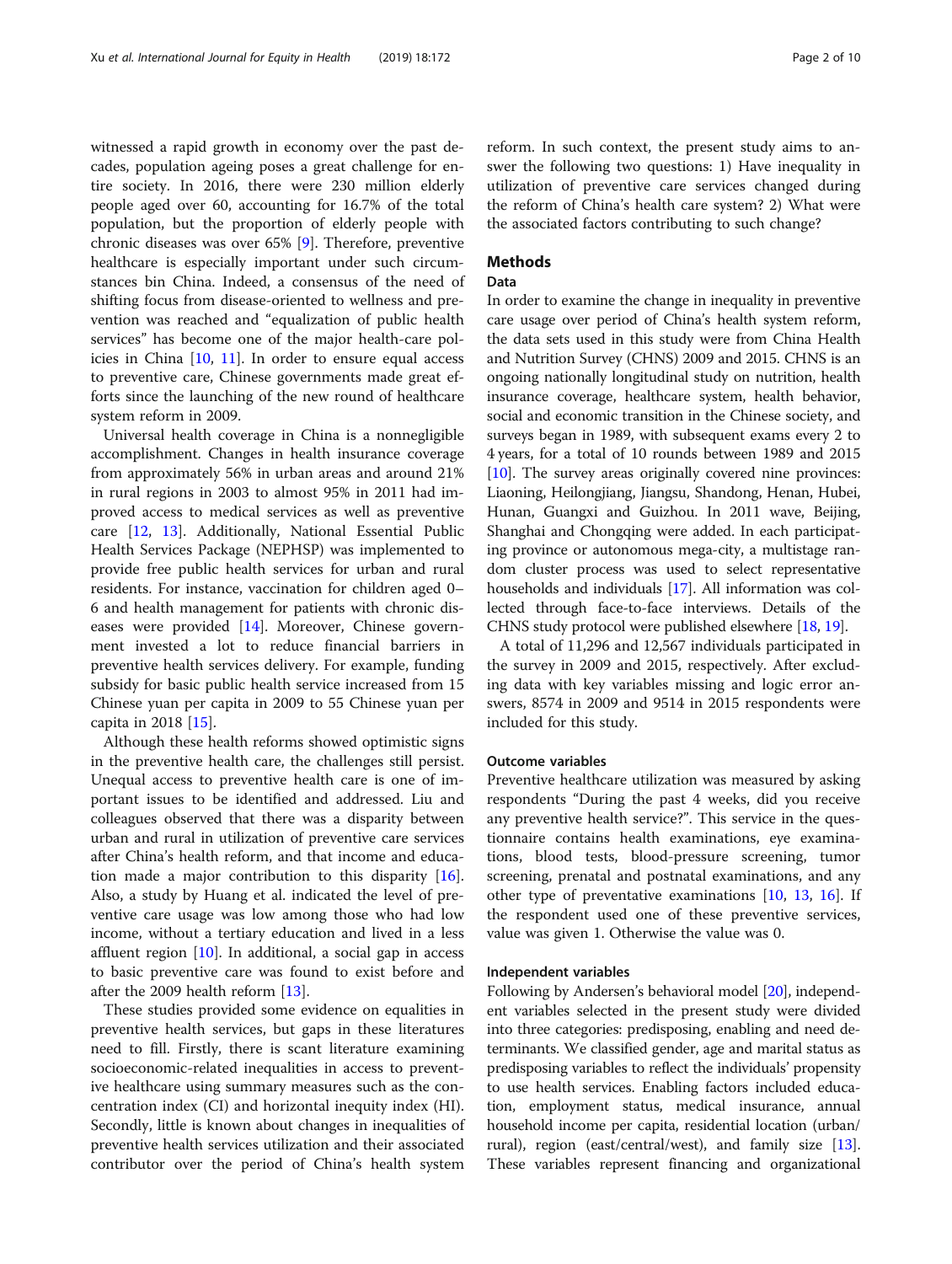<span id="page-2-0"></span>conditions facilitating access to services. Need factors represent potential needs for health services. We used the questions "Have you ever been sick in the past 4 weeks" and "Have you ever received formal medical care in the past 4 weeks" to assess respondents' needs (Table 1).

# Statistical analysis

CI, a widely accepted index, was used to depict inequalities in distribution of preventive healthcare. It quantified the degree of income-related inequality with a range

```
Table 1 Characteristics of study participants
```

|                                | 2009 ( $n = 8574$ ) |            | 2015 ( $n = 9514$ ) |         |  |
|--------------------------------|---------------------|------------|---------------------|---------|--|
|                                | N/mean              | %/S.D.     | N/mean              | %/S.D.  |  |
| Preventive healthcare          |                     |            |                     |         |  |
| $\rm No$                       | 7976                | 93.0       | 8629                | 90.7    |  |
| Yes                            | 598                 | 7.00       | 885                 | 9.3     |  |
| Gender                         |                     |            |                     |         |  |
| Male                           | 4158                | 48.5       | 4827                | 50.7    |  |
| Female                         | 4416                | 51.5       | 4687                | 49.3    |  |
| Age                            | 48.90               | 15.25      | 49.60               | 14.61   |  |
| Marital status                 |                     |            |                     |         |  |
| Unmarried                      | 633                 | 7.4        | 611                 | $6.4\,$ |  |
| Married                        | 7184                | 83.8       | 8387                | 88.2    |  |
| Divorced / Widowed / Separated | 757                 | $\ \, 8.8$ | 516                 | 5.4     |  |
| Education                      |                     |            |                     |         |  |
| Primary school and below       | 3400                | 39.5       | 1710                | 18.0    |  |
| High school                    | 4023                | 46.9       | 5224                | 54.9    |  |
| Technical school               | 661                 | 7.7        | 942                 | 9.9     |  |
| College and above              | 516                 | $6.0\,$    | 1638                | 17.2    |  |
| Employment status              |                     |            |                     |         |  |
| No                             | 3331                | 38.9       | 4492                | 47.2    |  |
| Yes                            | 5243                | 61.1       | 5022                | 52.8    |  |
| Medical Insurance              |                     |            |                     |         |  |
| No                             | 785                 | 9.2        | 239                 | 2.5     |  |
| Yes                            | 7789                | 90.8       | 9275                | 97.5    |  |
| Household income (RMB)         | 11,064.35           | 1443.16    | 26,230.29           | 3961.71 |  |
| Residential location           |                     |            |                     |         |  |
| Urban                          | 2940                | 34.3       | 4007                | 42.1    |  |
| Rural                          | 5634                | 65.7       | 5507                | 57.9    |  |
| Region                         |                     |            |                     |         |  |
| East                           | 3808                | 44.4       | 4957                | 52.1    |  |
| Central                        | 3736                | 43.6       | 3021                | 31.8    |  |
| West                           | 1030                | 12.0       | 1536                | 16.1    |  |
| Family size                    | 3.72                | 1.63       | 3.64                | 1.63    |  |
| Disease status                 |                     |            |                     |         |  |
| No                             | 8006                | 93.4       | 8822                | 92.7    |  |
| Yes                            | 568                 | 6.6        | 692                 | $7.3\,$ |  |
| Medical services               |                     |            |                     |         |  |
| $\mathsf{No}$                  | 8464                | 98.7       | 9202                | 96.7    |  |
| Yes                            | 110                 | $1.3\,$    | 312                 | $3.3\,$ |  |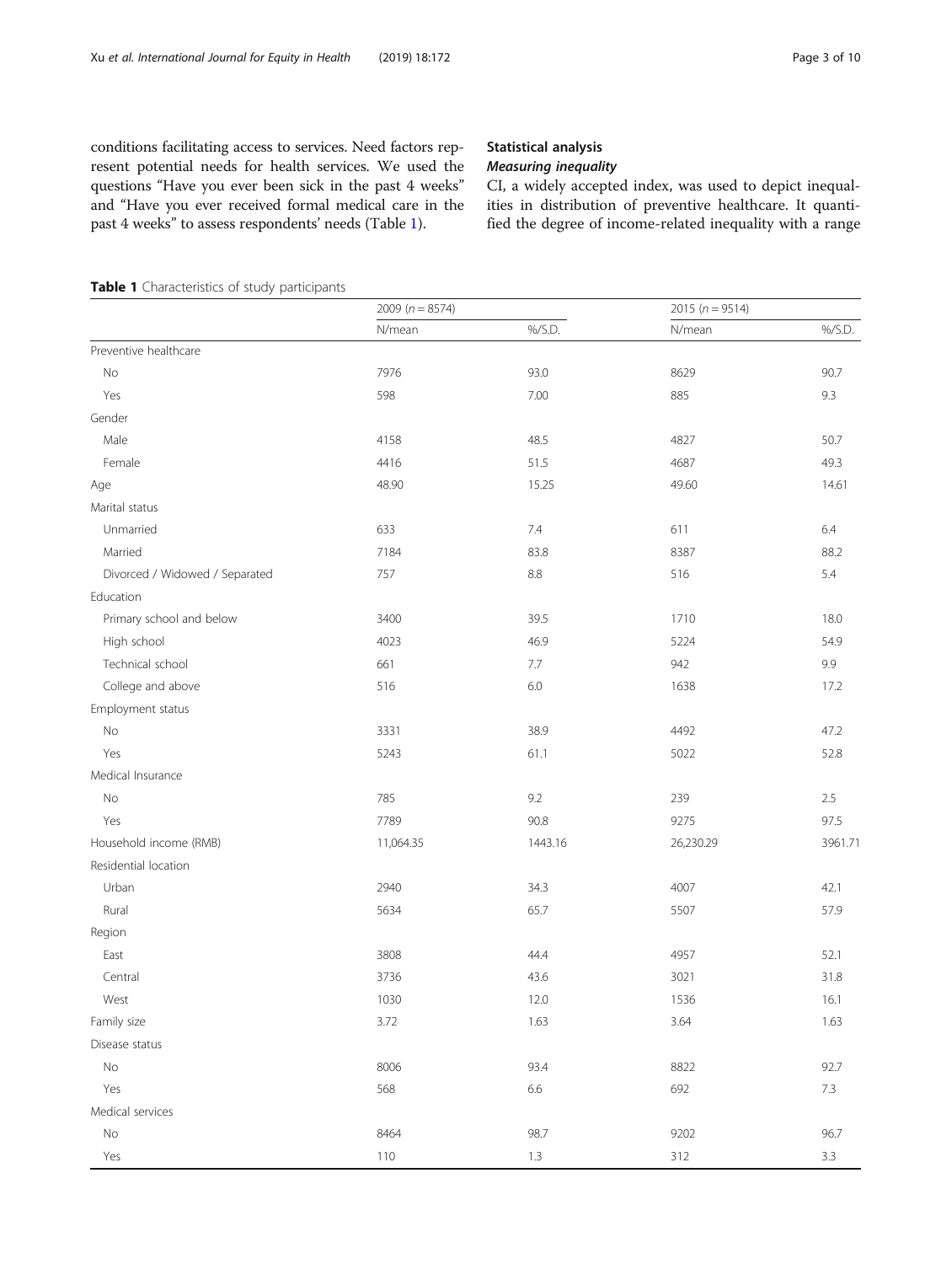from − 1 to 1. A negative value indicates a pro-poor effect with services being more concentrated on the poor, and vice versa. A zero value represents an absent of inequality [[21\]](#page-8-0). The CI formula is as follows:

$$
C = \frac{2}{\mu} COV(y, \gamma)
$$

Where C was defined in terms of the covariance between the outcome variable (y) and the fractional ranks of household income (γ); μ is the mean of y.

In order to analyze contribution of independent variables to the inequalities, we also followed the method proposed by Wagstaff et al. to decompose CI [\[22,](#page-8-0) [23](#page-8-0)]. Firstly, regression model on the outcome variable (y) was established:

$$
y_i = a^m + \sum_k \beta_k^m x_{ki} + \mu_i
$$

Where  $\beta_k^m$  is the marginal effect (dy/dx) of each x;  $\mu_i$ indicates the error term.

Then, the concentration index for y can be written as:

$$
C=\sum\nolimits_k \bigl(\beta_k \overline{x_k}/\mu\bigr)c_k+GC_{\varepsilon}/\mu
$$

Where  $\beta_k$  is the marginal effect of  $x_k$ ;  $\overline{x_k}$  and  $c_k$  are the mean and the concentration index of  $x_k$ ;  $\mu$  is the mean of y;  $GC<sub>\epsilon</sub>$  is the generalized concentration index for ε. This equation reveals the total concentration index consistent of two components: explained component and residual component. The first component contains two elements: 1) Elasticity  $\beta_k \overline{x_k}/\mu$  as a unit-free measure of association that indicates the amount of change in dependent variable associated with one-unit change in explanatory variable. 2)  $c_k$  is the normalized CI of K variable.  $GC_e/\mu$  represents the unexplained component which cannot be described by systematic variation in the determinants across economic groups.

At the final stage, we used Oaxaca-type decomposition to determine the extent to which change in inequality in preventive healthcare usage between 2009 and 2015 was owing to changes in inequality in the determinants [\[23](#page-8-0)–[25](#page-8-0)]. The decomposition formula is as follows:

$$
\Delta C = \sum_{k} \eta_{kt} (c_{kt} - c_{kt-1}) + \sum_{k} c_{kt-1} (\eta_{kt} - \eta_{kt-1}) + \Delta \left( \frac{GC_{\text{et}}}{\mu_t} \right)
$$

Where  $\eta_{kt}$  and  $\eta_{kt-1}$  represent the elasticities of explanatory variables in terms of preventive health services usage in 2009 and 2015, respectively. Accordingly,  $c_{kt}$ and  $c_{kt-1}$  are the normalized CIs of explanatory variables in these two years, respectively. All data management and statistical analysis were performed on STATA 14.0.

# Results

# Characteristics of study participants

Table [1](#page-2-0) provided descriptive statistics for key variables in 2009 and 2015. A slight rise in proportion of respondents who used preventive health services over past 4 weeks was observed during this period. Roughly equal proportion of men and women were presented in the sample in these two wave surveys. More than 80% participants got married. Mean age was between 48 and 50. Most of participants completed high school. More than half of respondents reported they were employed. The medical insurance coverage increased from 90.8% in 2009 to 97.5% in 2015. Due to a rapid growth in Chinese economy, annual household income per capita was doubled during this period. Most of people resided in rural and eastern provinces. Those people who reported suffering from illnesses or receiving formal medical care accounted for a small portion.

# Decomposition of inequality in utilization of preventive healthcare services

A positive CI value for preventive healthcare utilization was found in both 2009 (CI =  $0.2240$ ) and 2015 (CI = 0.1825), indicating a pro-rich effect ( $p < 0.05$ ). In other word, the rich people were more likely to use preventive health services frequently than their poor counterparts.

The results from decomposition of inequalities in access to preventive healthcare in 2009 and 2015 were reported in Table [2](#page-4-0). Overall, those residing in rural (25.99% in 2009; 13.55% in 2015) made a major contribution to the pro-rich distribution of preventive care in two rounds of investigation, despite a decline appeared in the second wave investigation (Fig. [1\)](#page-5-0). It means that rural residents are less likely to use preventive health services. Additionally, the educational level was also an important contributor for such inequality, especially in respondents completed technical school or college.

Compared with respondents from eastern region, those who were from central and western provinces had a smaller probability to access to preventive care in 2009. However, this disparity was narrowed in 2015. Notably, percentage contribution from annual household income per capita to the uneven distribution of preventive healthcare raised from − 1.43 to 14.86% during the observation period. It indicates that the change in household income worsened such pro-rich inequality considerably.

Except the above, other factors, such as age (5.11%), medical services (6.01%) and employment status (− 2.69%), also showed a substantial contribution to the observed pro-rich inequality in 2015,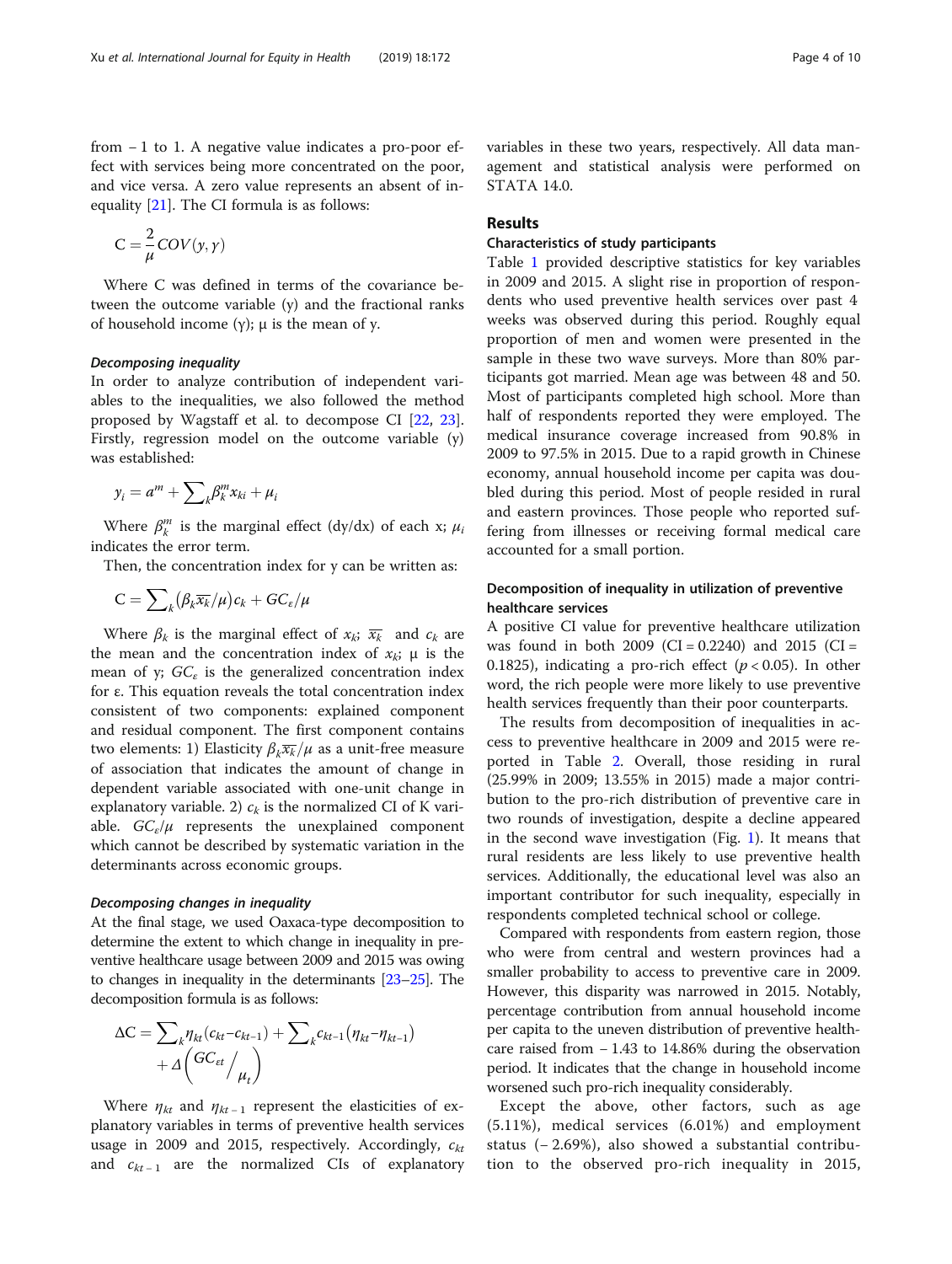|                                   | 2009 ( $n = 8574$ )                |                                     |                          | 2015 ( $n = 9514$ )            |                  |                             |                          |                               |
|-----------------------------------|------------------------------------|-------------------------------------|--------------------------|--------------------------------|------------------|-----------------------------|--------------------------|-------------------------------|
|                                   | $C_{k}$                            | Elasticity                          | Absolute<br>contribution | Percentage<br>Contribution (%) | $C_{k}$          | Elasticity                  | Absolute<br>Contribution | Percentage<br>Contribution(%) |
| Gender                            |                                    |                                     |                          |                                |                  |                             |                          |                               |
| Male                              | Ref.                               |                                     |                          |                                | Ref.             |                             |                          |                               |
| Female                            | $-0.0051$ 0.0761                   |                                     | $-0.0004$                | $-0.17$                        | 0.0023           | 0.1397                      | 0.0003                   | 0.18                          |
| Age                               | 0.0027                             |                                     | $-0.2342* -0.0006$       | $-0.28$                        | 0.0155           | $0.6021*$                   | 0.0093                   | 5.11                          |
| Marital status                    |                                    |                                     |                          |                                |                  |                             |                          |                               |
| Unmarried                         | Ref.                               |                                     |                          |                                | Ref.             |                             |                          |                               |
| Married                           | 0.0122                             | $0.1417*$                           | 0.0017                   | 0.77                           |                  | $-0.0014$ 0.2067*           | $-0.0003$                | $-0.16$                       |
| Divorced / Widowed /<br>Separated | $\overline{\phantom{0}}$<br>0.1261 | $-0.0017$                           | 0.0002                   | 0.10                           | 0.0359           | 0.0279                      | $-0.0010$                | $-0.55$                       |
| Education                         |                                    |                                     |                          |                                |                  |                             |                          |                               |
| Primary school and<br>below       | Ref.                               |                                     |                          |                                | Ref.             |                             |                          |                               |
| High school                       | 0.0179                             | $0.1037*$                           | 0.0019                   | 0.83                           | 0.0802           | $-0.0177$ 0.0014            |                          | 0.78                          |
| Technical school                  | 0.3310                             | $0.0281*$                           | 0.0093                   | 4.15                           | 0.1770           | $-0.0010$                   | $-0.0002$                | $-0.10$                       |
| College and above                 | 0.5085                             | $0.0182*$                           | 0.0093                   | 4.13                           | 0.3737           | $0.0543*$                   | .0203                    | 11.12                         |
| Employment status                 |                                    |                                     |                          |                                |                  |                             |                          |                               |
| No                                | Ref.                               |                                     |                          |                                | Ref.             |                             |                          |                               |
| Yes                               | 0.0224                             | $-0.0469$                           | $-0.0011$                | $-0.47$                        | 0.0592           |                             | $-0.0828 - 0.0049$       | $-2.69$                       |
| Medical Insurance                 |                                    |                                     |                          |                                |                  |                             |                          |                               |
| No                                | Ref.                               |                                     |                          |                                | Ref.             |                             |                          |                               |
| Yes                               | 0.0103                             | $0.7096*$                           | 0.0073                   | 3.26                           | 0.0012           | $0.0471*$                   | 0.0001                   | 0.03                          |
| Household income (RMB)            | 0.4863                             |                                     | $-0.0066* -0.0032$       | $-1.43$                        | 0.5059           | $0.0536*$                   | 0.0271                   | 14.86                         |
| Residential location              |                                    |                                     |                          |                                |                  |                             |                          |                               |
| Urban                             | Ref.                               |                                     |                          |                                | Ref.             |                             |                          |                               |
| Rural                             | $-0.0379$                          | $\overline{\phantom{a}}$<br>1.5362* | 0.0582                   | 25.99                          | $-0.0483 -$      | $0.5121*$                   | 0.0247                   | 13.55                         |
| Region                            |                                    |                                     |                          |                                |                  |                             |                          |                               |
| East                              | Ref.                               |                                     |                          |                                | Ref.             |                             |                          |                               |
| Central                           |                                    | $-0.0393$ $-0.1955*$ 0.0077         |                          | 3.43                           |                  | $-0.1192$ $-0.0463*$ 0.0055 |                          | 3.02                          |
| West                              |                                    | $-0.0732$ $-0.2723*$ 0.0199         |                          | 8.90                           | $-0.2911$ 0.0273 |                             | $-0.0079$                | $-4.35$                       |
| Family size                       |                                    | $-0.2207$ $-0.0116$ 0.0026          |                          | 1.14                           |                  | $-0.0835 -0.0213$ 0.0018    |                          | 0.97                          |
| Disease status                    |                                    |                                     |                          |                                |                  |                             |                          |                               |
| No                                | Ref.                               |                                     |                          |                                | Ref.             |                             |                          |                               |
| Yes                               | 0.0760                             | 0.0508                              | 0.0039                   | 1.72                           | 0.0537           | 0.0236                      | .0013                    | 0.69                          |
| Medical services                  |                                    |                                     |                          |                                |                  |                             |                          |                               |
| No                                | Ref.                               |                                     |                          |                                | Ref.             |                             |                          |                               |
| Yes                               | 0.0533                             | 0.0086                              | 0.0005                   | 0.20                           | 0.2477           | 0.0443                      | .0110                    | 6.01                          |

<span id="page-4-0"></span>

| <b>Table 2</b> Decomposition of concentration index of preventive health services utilization |  |
|-----------------------------------------------------------------------------------------------|--|
|-----------------------------------------------------------------------------------------------|--|

 $\frac{1}{2} p < 0.05$ 

even though contribution importance of these variables were smaller in 2009. Furthermore, participants covered by medical insurance contributed 3.26% to the increase in such inequality in 2009, but decreased to 0.03% in 2015. This change implied that the universal health coverage made a difference in reducing inequality in preventive healthcare. For remaining variables such as gender, marital status, the percentage contribution was very small during these two periods.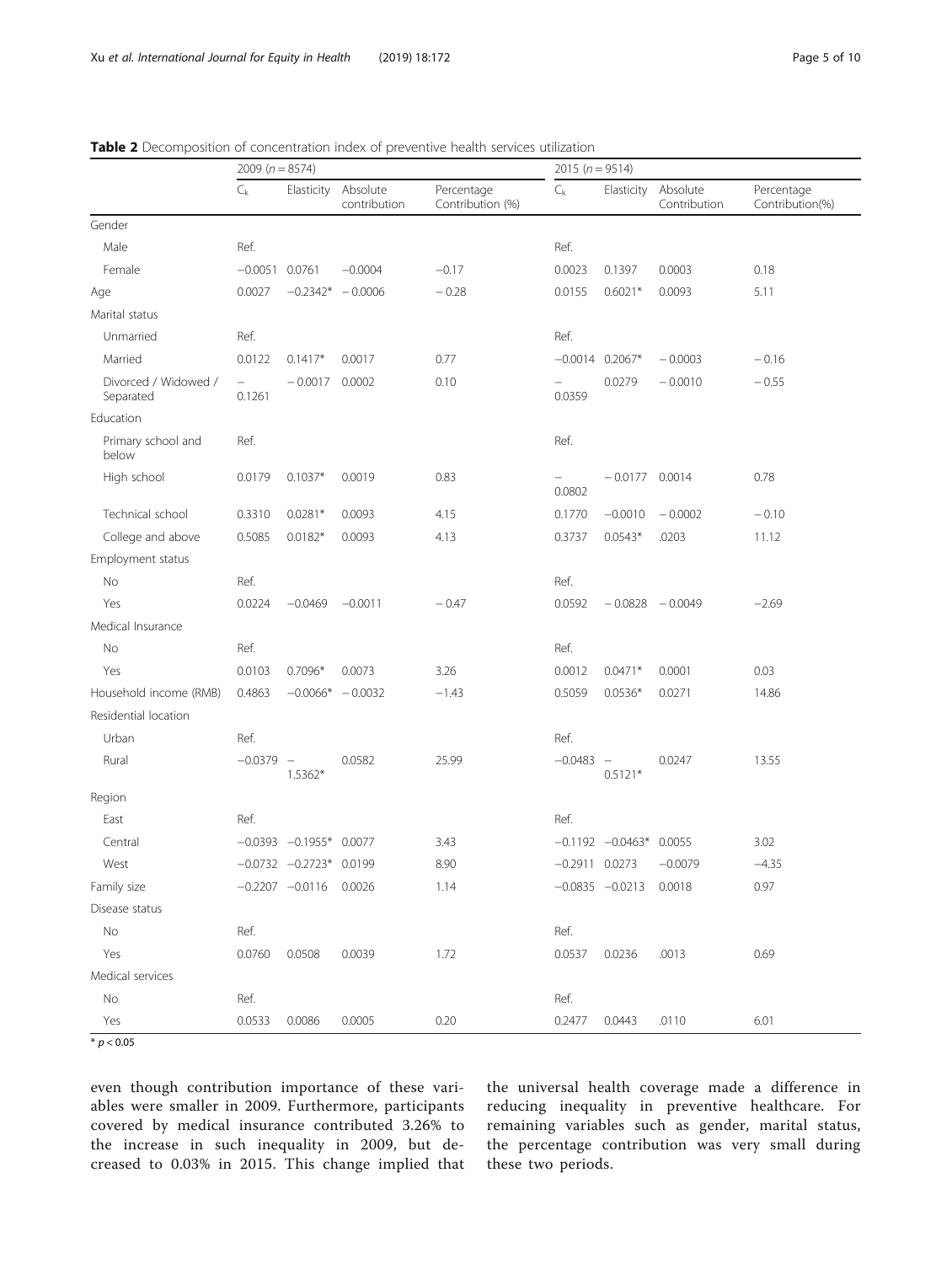<span id="page-5-0"></span>

# Decomposing changes in inequality in utilization of preventive healthcare services between 2009 and 2015

As shown above, CI of preventive services utilization reduced by 0.0415 (18.5%) from 2009 to 2015. Then, this reduction was decomposed to seek contributing factors following by Oaxaca-type decomposition. The results were presented in Table [3](#page-6-0) and Fig. [2.](#page-7-0)

Overall, changed CI and elasticities of all independent variables contributed differently to the reduction in inequalities in preventive services utilization. Region (72.39%) and residential location (80.69%) accounted for the largest contributions to the observed decrease in inequality, which mainly due to changes of these two variables in elasticity rather than the unequal distribution. It can be inferred that effects of urban-rural and regional disparities on inequality of preventive care decreased significantly. Additionally, changes in medical insurance coverage (17.48%), employment status (9.28%) and marital status (7.79%) can explain the reduction of CI to some extent.

However, annual household income per capita (− 73.07%) was found to become the biggest contributor for the increase in CI of preventive care. In other word, a widening income gap further worsened uneven distribution of preventive services. Also, changes in age (− 24.01%) and medical services utilization (− 25.34%) pushed such inequality into the deterioration.

Interestingly, we observed that contribution from the change in technical school and college was opposite, which resulted in total effect for education as an offset.

# **Discussion**

This study sheds some insights into the changes in income-related inequalities in preventive care services

usage from 2009 to 2015 in China. The main findings were as following: 1) the pro-rich inequality in preventive health services utilization existed in both periods, but such inequality decreased by 18.5% over time. 2) The change in inequality attributed to the alteration in the interaction among the related determinants.

Overall, the finding showed an encouraging sign due to the decline in inequality of preventive health services utilization despite a pro-rich inequality still persisted. In recent years, Chinese governments made great efforts to equalize basic public health services after the new round of health care system reform [[14,](#page-8-0) [26](#page-8-0), [27](#page-8-0)]. The establishment of a three-level preventive healthcare service network in rural areas and the provision of physical examinations for the elderly free of charge are such examples [\[28](#page-8-0)]. Naturally, these initiatives are supposed to help reduce uneven distribution of preventive care.

Similar to other studies in the field of medical services [[29](#page-8-0), [30](#page-8-0)], the significant unequal utilization of preventive care services between rural and urban was observed though decomposition of CI, whereas the substantial decline in such inequality in 2015 was found. Also, region was seen as a vital contributor of the observed inequality. For a long time, the China's rural-urban and regional disparity in economic level caused many problems in the field of healthcare, such as distribution of health services [[31](#page-8-0), [32](#page-8-0)]. According to the National Health Statistics Yearbook in 2016, the number of health technician per 1000 persons reached 11.1 in the eastern urban areas, while 3.7 in western rural areas [\[33](#page-8-0)]. Predictably, such serious shortage of health workforce in rural and western regions limits preventive health services delivery and usage largely.

Additionally, household income was identified as the biggest contributor to unequal access to preventive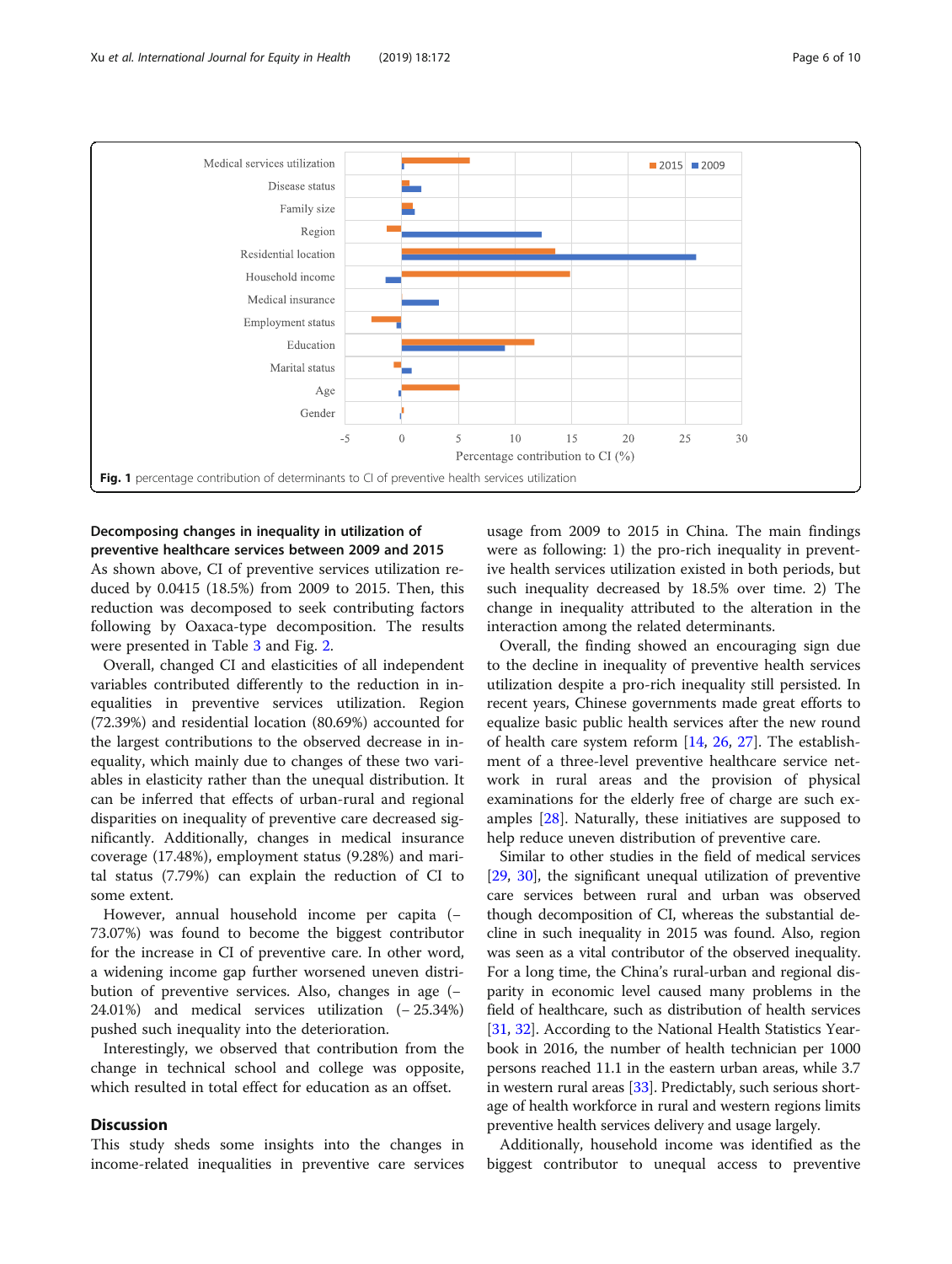|                                | $\Delta c^*\eta_{kt}$ | $\Delta \eta^* c_{kt-1}$ | Total     | Percentage (%) |
|--------------------------------|-----------------------|--------------------------|-----------|----------------|
| Gender                         |                       |                          |           |                |
| Male                           | Ref.                  |                          |           |                |
| Female                         | 0.0010                | $-0.0003$                | 0.0007    | $-1.71$        |
| Age                            | 0.0077                | 0.0023                   | 0.0100    | $-24.01$       |
| Marital status                 |                       |                          |           |                |
| Unmarried                      | Ref.                  |                          |           |                |
| Married                        | $-0.0028$             | 0.0008                   | $-0.0020$ | 4.86           |
| Divorced / Widowed / Separated | 0.0025                | $-0.0037$                | $-0.0012$ | 2.93           |
| Education                      |                       |                          |           |                |
| Primary school and below       | Ref.                  |                          |           |                |
| High school                    | 0.0017                | $-0.0022$                | $-0.0004$ | 1.05           |
| Technical school               | 0.0002                | $-0.0096$                | $-0.0095$ | 22.84          |
| College and above              | $-0.0073$             | 0.0184                   | 0.0110    | $-26.60$       |
| Employment status              |                       |                          |           |                |
| No                             | Ref.                  |                          |           |                |
| Yes                            | $-0.0030$             | $-0.0008$                | $-0.0039$ | 9.28           |
| Medical Insurance              |                       |                          |           |                |
| No                             | Ref.                  |                          |           |                |
| Yes                            | $-0.0004$             | $-0.0068$                | $-0.0073$ | 17.48          |
| Household income (RMB)         | 0.0011                | 0.0293                   | 0.0303    | $-73.07$       |
| Residential location           |                       |                          |           |                |
| Urban                          | Ref.                  |                          |           |                |
| Rural                          | 0.0053                | $-0.0388$                | $-0.0335$ | 80.69          |
| Region                         |                       |                          |           |                |
| East                           | Ref.                  |                          |           |                |
| Central                        | 0.0037                | $-0.0059$                | $-0.0022$ | 5.21           |
| West                           | $-0.0059$             | $-0.0219$                | $-0.0279$ | 67.18          |
| Family size                    | $-0.0029$             | 0.0021                   | $-0.0008$ | 1.88           |
| Disease status                 |                       |                          |           |                |
| No                             | Ref.                  |                          |           |                |
| Yes                            | $-0.0005$             | $-0.0021$                | $-0.0026$ | 6.25           |
| Medical services               |                       |                          |           |                |
| No                             | Ref.                  |                          |           |                |
| Yes                            | 0.0086                | 0.0019                   | 0.0105    | $-25.34$       |

<span id="page-6-0"></span>Table 3 Oaxaca-type decomposition for changes in inequality in preventive health services utilization, 2009–2015

healthcare in 2015. Actually, evidences from previous studies proved income was associated with health services utilization including preventive health services because a high income means a high payment capacity for healthcare [[10,](#page-8-0) [11,](#page-8-0) [34\]](#page-8-0). In line with another study [\[13](#page-8-0)], educational level also can help to explain the uneven distribution of preventive healthcare over this period. Generally, those with high educational attainment have more knowledge about disease prevention and a higher level of awareness for the needs of preventive care [\[35](#page-8-0)], thereby driving preventive services utilization.

Oaxaca decomposition revealed that the reduction in inequality arose from the alteration in the interaction among the related determinants. Changes in residential location, regions and medical insurance were observed to have made a major contribution to reduction of inequality. This finding mainly linked to fact that Chinese governments strived to establish the public health system covering rural and urban residents and universal health insurance system since 2009 health system reform. For example, expansion of basic medical insurance coverage reduced a financial burden in seeking health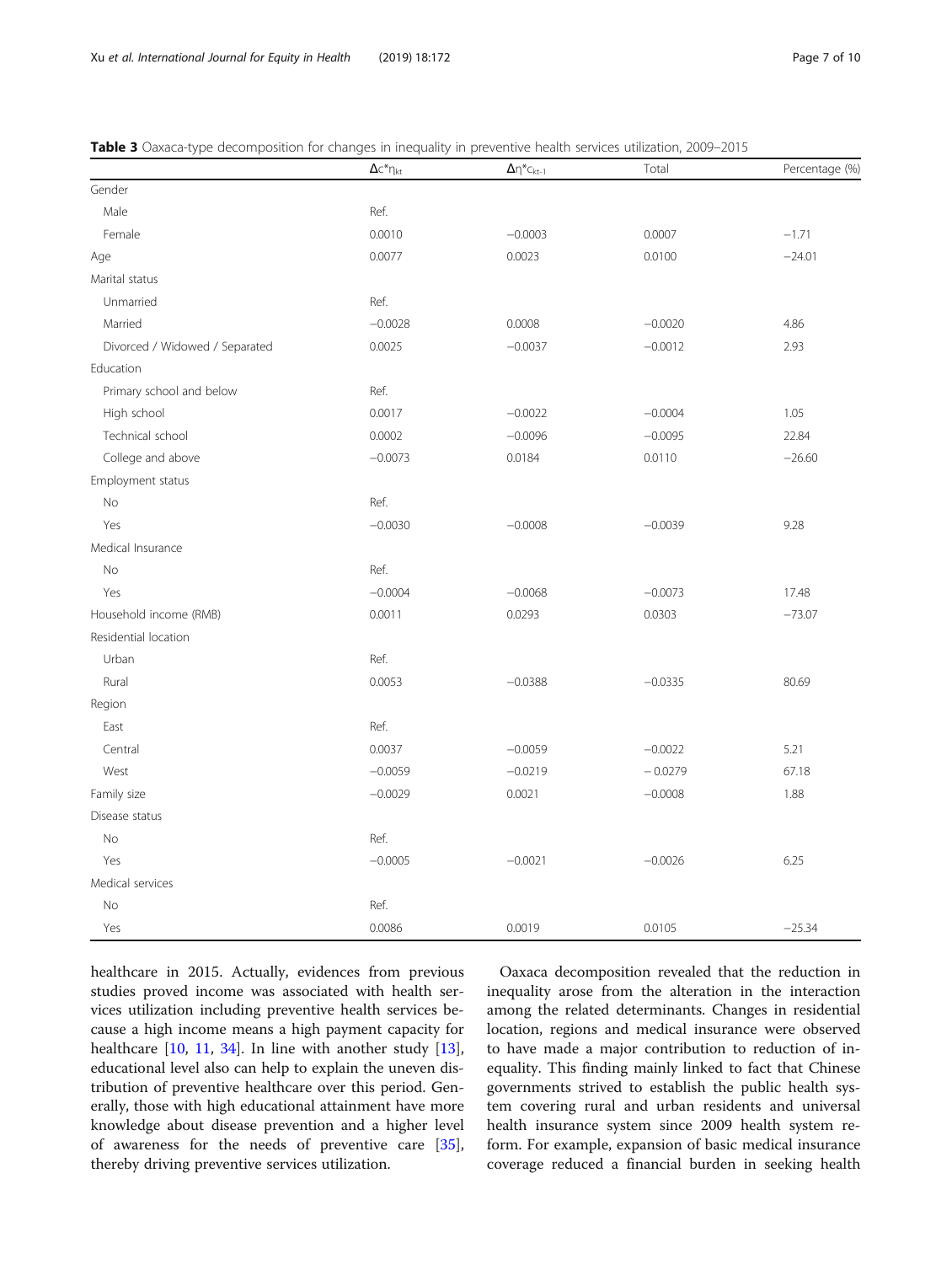<span id="page-7-0"></span>

services, especially for the poor [[36](#page-9-0)]. Additionally, other studies also elaborated that plenty of funds as well as health resources were inputted into rural and undeveloped areas, which helped bridge urban-rural and regional disparities in distribution of preventive care [[30](#page-8-0), [31\]](#page-8-0).

However, we observed that alterations in household income, age and medical services use pushed the inequality in preventive health services usage towards deterioration. A possible explanation is related to the population ageing and widening income gap in China. Previous studies showed low-income families tended to spend a large proportion of disposable income on basic living needs rarely involved in preventive health services [[37\]](#page-9-0). Accordingly, inequality of income in China was continuing to increase over the past few decades [\[38\]](#page-9-0), ultimately expanding the gap in purchasing healthcare services between the rich and poor. Moreover, the rapid growth in older population in China resulted in an increased chronic illness and disability, and accordingly higher needs for healthcare [[39\]](#page-9-0). Therefore, more preventive care services were biased toward those people.

Also, the results indicated that changes in those used medical services over past 4 weeks made a negative contribution to the reduction in such inequality. It was presumed that this group of people seemed to have high needs for health services. Simultaneously, the evidence that improved supply capacity of public health services over such period reduced barrier to seek preventive care [[26,](#page-8-0) [28\]](#page-8-0) can help to explain why those people used more preventive services in comparison to the past.

Several limitations in this study should be mentioned. Firstly, using single one variable is limited to assessed preventive health services utilization due to non-availability of other variables in CHNS. Secondly, independent variables used in decomposition of inequality mainly contained characteristics of respondents, rarely involved in supply-side factors affecting preventive services use, such as the distribution density of health workers, price of preventive healthcare. Thirdly, only 7 years were observed since 2009 because CHNS data is currently updated to 2015. Therefore, further study should be focused on changes in inequality over a longer period after China's health system reform if data is available. Finally, causal interpretations should be made with caution since data were drawn from a cross-sectional study.

In spite of these shortcomings, we have extended current research using a national representative sample and a frequently used methodology to measure inequality in preventive services utilization. Additionally, this study also provided a deep understanding on the change in uneven distribution of preventive care during the new round of health care reform in China.

# Conclusion

Overall, preventive healthcare is in favor of the rich in China in spite of a certain degree of decline in such inequality from 2009 to 2015. The Oaxaca decomposition analysis suggested that the reduction in pro-rich inequality mainly attributed to the narrowed urban-rural and regional disparities in terms of healthcare delivery. However, a widening income gap further worsened inequality in preventive healthcare during such period. Policies should still promote balanced development among different regions, and emphasize on eliminating the gaps between rich and poor. In addition, universal health insurance system also should be designed to cover basic preventive health services for all people.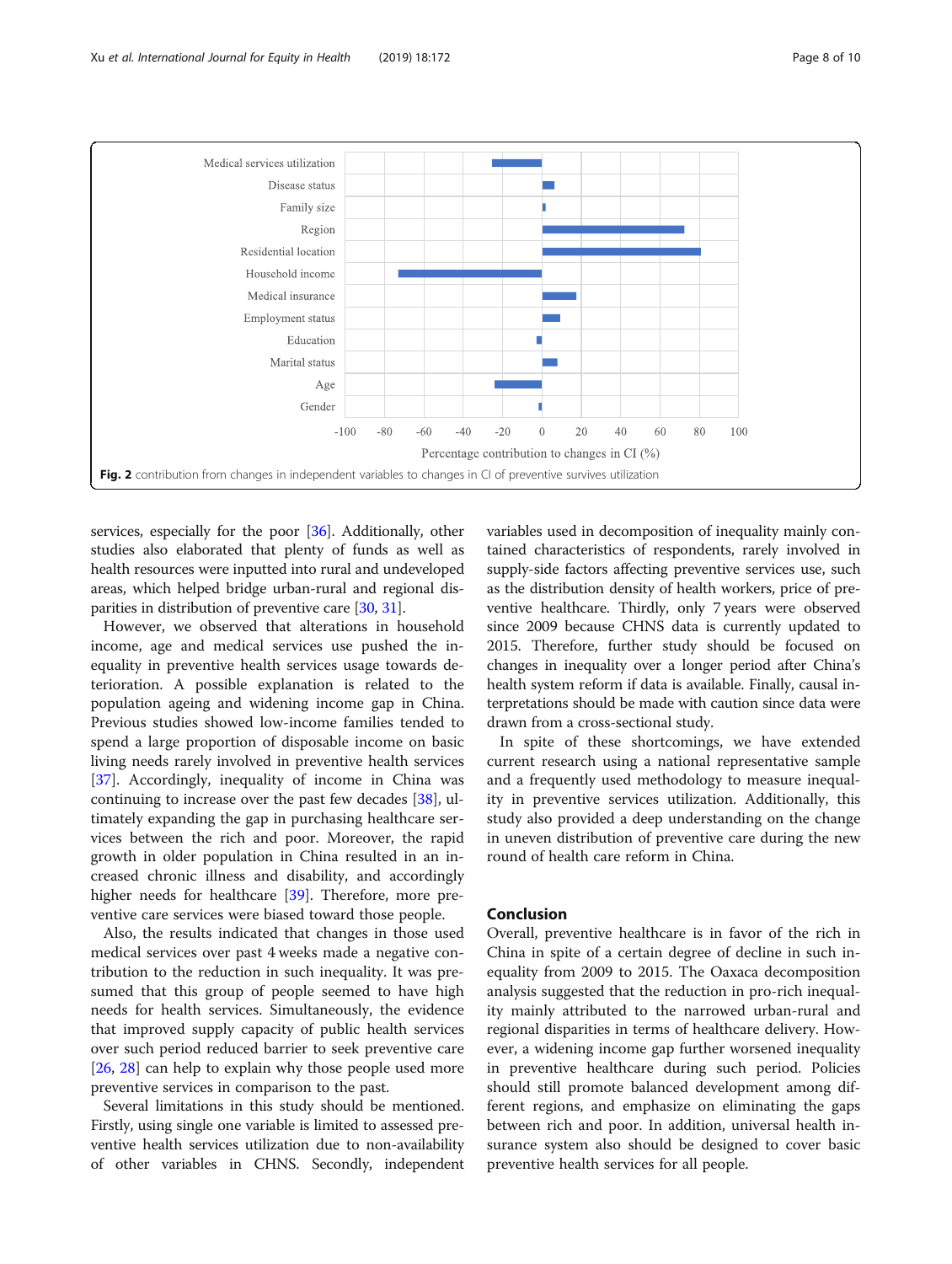# <span id="page-8-0"></span>Abbreviations

CHNS: China Health and Nutrition Survey; CI: Concentration index; NEPHSP: National Essential Public Health Services Package

### Acknowledgements

We thank the National Institute of Nutrition and Food Safety, China Center for Disease Control and Prevention, Carolina Population Center, the University of North Carolina at Chapel Hill, the NIH and the Fogarty International Center, NIH for financial support for the CHNS data collection and analysis files.

# Authors' contributions

TZ conceptualized this study. YX collected and analyzed the data. TZ and YX wrote the first draft of the manuscript. YX and DW critically commented the paper. The final version submitted for publication was read and approved by all authors.

#### Funding

This study was funded by National Natural Foundation of China (grant number: 71804144), China Postdoctoral Science Foundation (grant number: 2017 M623204) and Xi'an Jiaotong University (grant number: xzd012019015).

#### Availability of data and materials

The data used in this study can be found at [https://www.cpc.unc.edu/](https://www.cpc.unc.edu/projects/china) [projects/china](https://www.cpc.unc.edu/projects/china).

### Ethics approval and consent to participate

All procedures performed in studies involving human participants were in accordance with the ethical standards of the institutional and/or national research committee and with the 1964 Helsinki declaration and its later amendments or comparable ethical standards.

#### Consent for publication

Informed consent was obtained from all individual participants included in the study.

#### Competing interests

The authors declare that they have no competing interests.

#### Author details

<sup>1</sup>School of Public Policy and Administration, Xi'an Jiaotong University, Xi'an, Shaanxi, China. <sup>2</sup>Department of Health Management, School of Medicine and Health Management, Tongji Medical College, Huazhong University of Science and Technology, Wuhan, Hubei, China. <sup>3</sup>Department of Clinical Sciences, Liverpool School of Tropical Medicine, Liverpool L3 5QA, UK.

# Received: 13 June 2019 Accepted: 22 October 2019 Published online: 11 November 2019

#### References

- 1. Liu Q, Cai H, Yang LH, Xiang YB, Yang G, Li H, Gao YT, Zheng W, Susser E, Shu XO. Depressive symptoms and their association with social determinants and chronic diseases in middle-aged and elderly Chinese people. Sci Rep. 2018;8:3841.
- Yan G, Akira B, Takumi N, Toshiki M, Dulamsuren L. Could investment in preventive health care services reduce health care costs among those insured with health insurance societies in Japan? Popul Health Manage. 2014;17:42–7.
- 3. Maciosek MV, Coffield AB, Flottemesch TJ, Edwards NM, Solberg LI. Greater use of preventive services in U.S. health care could save lives at little or no cost. Health Aff. 2010;29:1656–60.
- Shirley M, Andrea K, Kubica MA, Sara W, Kevin H. Personalized preventive care reduces healthcare expenditures among Medicare advantage beneficiaries. Am J Manag Care. 2014;20:613–20.
- 5. Haffty BG, Kornguth P, ., Fischer D, ., Beinfield M, ., Mckhann C, Mammographically detected breast cancer. Results with conservative surgery and radiation therapy. Cancer 1991, 67:2801.
- 6. Organization WH. Health for all targets: the health policy for Europe. Health for All. 1993;234:119–140.
- Carrieri V, Wuebker A. Assessing inequalities in preventive care use in Europe. Health Policy. 2013;113:247–57.
- 8. Adeyanju O, Tubeuf S, Ensor T. Socio-economic inequalities in access to maternal and child healthcare in Nigeria: changes over time and decomposition analysis. Health Policy Plann. 2017;32:1111–8.
- Xie H, Cheng C, Tao Y, Zhang J, Robert D, Jia J, Su Y. Quality of life in Chinese family caregivers for elderly people with chronic diseases. Health Qual Life Outcomes. 2016;14:1–9.
- 10. Huang C, Liu CJ, Pan XF, Liu X, Li NX. Correlates of unequal access to preventive care in China: a multilevel analysis of national data from the 2011 China health and nutrition survey. BMC Health Serv Res. 2016;16:177.
- 11. Fan L, Liu J, Habibov NN. A multilevel Logit estimation on the determinants of utilization of preventive health care and healthy lifestyle practice in China. World Med Health Policy. 2015;7:309–28.
- 12. Yip WC, Hsiao WC, Chen W. Early appraisal of China's huge and complex health-care reforms. Lancet. 2012;379:833–42.
- 13. Lee YH, Chiang T, Liu CT. Residents' educational attainment and preventive care utilization in China. Int J Health Care Qual Assur. 2018;31:41–51.
- 14. Yin D, Wong ST, Wei C, Xin Q, Wang L, Cui M, Tao Y, Li R, Zheng X, Yang H. A model to estimate the cost of the National Essential Public Health Services Package in Beijing, China. BMC Health Serv Res. 2015;15:222.
- 15. Notice on Doing a Good Job of the National Basic Public Health Service Project in 2018 [[http://www.nhc.gov.cn/jws/s3577/201806/acf4058c09d046](http://www.nhc.gov.cn/jws/s3577/201806/acf4058c09d046b09addad8abd395e20.shtml) [b09addad8abd395e20.shtml](http://www.nhc.gov.cn/jws/s3577/201806/acf4058c09d046b09addad8abd395e20.shtml)]. Accessed 20 June 2018.
- 16. Liu X, Li N, Liu C, Ren X, Liu D, Gao B, Liu Y. Urban-rural disparity in utilization of preventive care services in China. Medicine. 2016;95:e4783.
- 17. Zhang J, Wang H, Wang Z, Du W, Su C, Zhang J, Jiang H, Jia X, Huang F, Ouyang Y. Prevalence and stabilizing trends in overweight and obesity among children and adolescents in China, 2011-2015. BMC Public Health. 2018;18:571.
- 18. Popkin BM, Shufa D, Fengying Z, Bing Z. Cohort profile: the China health and nutrition survey--monitoring and understanding socio-economic and health change in China, 1989-2011. Int J Epidemiol. 2010;39:1435–40.
- 19. Zhang B, Zhai FY, Du SF, Popkin BM. The China Health and Nutrition Survey, 1989–2011. Obes Rev. 2014;15:2–7.
- 20. Andersen RM. Revisiting the behavioral model and access to medical care: does it matter? J Health Soc Behav. 1995;36:1–10.
- 21. Wagstaff A, Paci P, Van Doorslaer E. On the measurement of inequalities in health. Soc Sci Med. 1991;33:545–57.
- 22. O'Donnell O, Van Doorslaer E, Wagstaff A. Analyzing health equity using household survey data. Washington: The World Bank; 2008.
- 23. Wagstaff A, van Doorslaer E, Watanabe N. On decomposing the causes of health sector inequalities, with an application to malnutrition inequalities in Vietnam. J Econ. 2003;112:219–27.
- 24. Amini RM, Rashidian A, Khosravi A, Arab M, Abbasian E, Khedmati ME. Changes in Socio-Economic Inequality in Neonatal Mortality in Iran Between 1995–2000 and 2005-2010: An Oaxaca decomposition analysis. Int J Health Policy Manag. 2017;6:219–28.
- 25. Oaxaca R. Male-female wage differentials in urban labor markets. Int Econ Rev. 1973;14:693–709.
- 26. Zhang D, Pan X, Li S, Liang D, Hou Z, Li Y, Shi L. Impact of the National Essential Public Health Services Policy on hypertension control in China. Am J Hypertens. 2017;31:115–23.
- 27. Wang F, Yong-Bin LI, Ding X. The national essential public health services project in China: progress and equity. Chin J Health Policy. 2013;6:9–14.
- 28. Yang L, Sun L, Wen L, Zhang H, Li C, Hanson K, Fang H. Financing strategies to improve essential public health equalization and its effects in China. Int J Equity Health. 2016;15:194.
- 29. Meina L, Qiuju Z, Mingshan L, Churl-Su K, Hude Q. Rural and urban disparity in health services utilization in China. Med Care. 2007;45:767–74.
- 30. Jian W, Chan KY, Reidpath DD, Xu L. China's rural-Urban Care gap shrank for chronic disease patients, but inequities persist. Health Aff. 2010;29:2189–96.
- 31. Hua L, Chang GH. Disparity in health resource allocation between rural and urban areas in China: is it getting worse? Chin Econ. 2008;41:45–55.
- 32. Li Y. Analysis on the disparity in economic growth and consumption between urban sector and rural sector of China: 1978-2008. Front Econ China. 2010;5:559–81.
- 33. China NHCotPsRo. China health statistical yearbook. Beijing: Peking Union Medical College Press; 2017.
- 34. Xie E. Income-related inequalities of health and health care utilization. Econ Res J. 2009;6:131–56.
- 35. Yang W. China's new cooperative medical scheme and equity in access to health;care: evidence from a longitudinal household survey. Int J Equity Health. 2013;12:20.